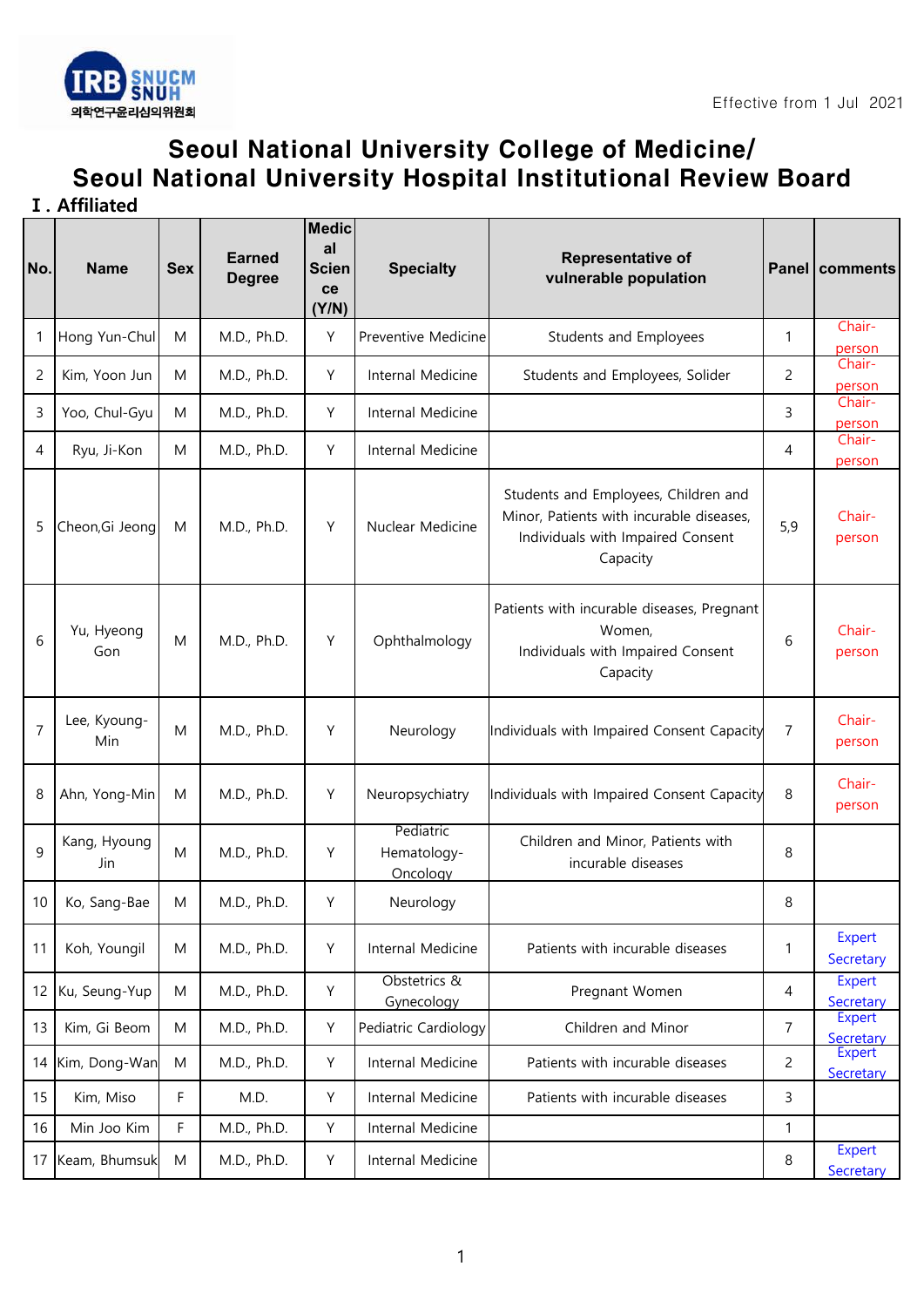

| No. | <b>Name</b>      | <b>Sex</b> | <b>Earned</b><br><b>Degree</b> | <b>Medic</b><br>al<br><b>Scien</b><br>ce<br>(Y/N) | <b>Specialty</b>                                        | <b>Representative of</b><br>vulnerable population             |                | <b>Panel   comments</b>     |
|-----|------------------|------------|--------------------------------|---------------------------------------------------|---------------------------------------------------------|---------------------------------------------------------------|----------------|-----------------------------|
| 18  | Kim, Sang-Gyur   | M          | M.D., Ph.D.                    | Υ                                                 | Internal Medicine                                       | Students and Employees                                        | 3              | <b>Expert</b><br>Secretary  |
| 19  | Kim, Sung Min    | M          | M.D., Ph.D.                    | Υ                                                 | Neurology                                               | Individuals with Impaired Consent<br>Capacity                 | 4              |                             |
| 20  | Kim, Su-jin      | F          | M.D., Ph.D.                    | Υ                                                 | Breast and<br><b>Endocrine Surgery</b>                  | Pregnant Women/Fetuses/Neonates,<br>Children and Minor        | 3              |                             |
| 21  | Seunghee - Kim   | F          | B.S                            | N                                                 | Food and Nutirion                                       | Pregnant Women/Fetuses/Neonates,<br>Children and Minor        | $\overline{c}$ |                             |
| 22  | Kim, A Jeong     | F          | Ph.D. in<br>Pharmacy           | Υ                                                 | Pharmacy                                                | Pregnant Women/Fetuses/Neonates                               |                | <b>Alternates</b><br>member |
| 23  | Kim, Ock Joo     | F          | M.D., Ph.D.                    | Y                                                 | History of medicine<br>and<br><b>Medical Humanities</b> | Pregnant Women/Fetuses/Neonates,<br>Children and Minor        | 9              | <b>Alternates</b><br>member |
| 24  | Eun-Hee Kim      | F          | M.D., Ph.D.                    | Y                                                 | Anesthesia and<br>pain Medicine                         | Pregnant Women/Fetuses/Neonates,<br>Children and Minor        | 3              |                             |
| 25  | Jayoun Kim       | F          | Ph.D. in<br>Statistics         | Y                                                 | <b>Medical Statistics</b>                               | Pregnant Women/Fetuses/Neonates,<br>Children and Minor        | 6              | <b>MRCC</b>                 |
|     | 26 Jeong-Min Kim | M          | M.D., Ph.D.                    | Υ                                                 | Neurology                                               | Individuals with Impaired Consent<br>Capacity                 | 6              |                             |
| 27  | Kim, Jeong Hun   | M          | M.D., Ph.D.                    | Υ                                                 | Pediatric<br>Ophthalmology                              | Students and Employees, Pregnant<br>Women, Children and Minor | $\overline{c}$ | Expert<br>Secretary         |
| 28  | Kim, Jung Hee    | F          | M.D., Ph.D.                    | Υ                                                 | Internal Medicine                                       | Pregnant Women/Fetuses/Neonates                               | 6              |                             |
| 29  | Kim, Ji-hoon     | M          | M.D., Ph.D.                    | Υ                                                 | Radiology                                               |                                                               | 6              |                             |
| 30  | Kim Taegyun      | M          | M.D., Ph.D.                    | Υ                                                 | Emergency<br>Medicine                                   |                                                               | 3              |                             |
| 31  | Kim, Tae Min     | M          | M.D., Ph.D.                    | Y                                                 | Internal Medicine                                       | Patients with incurable diseases                              | 3              | <b>Expert</b><br>Secretary  |
| 32  | Kim, Tae-Yong    | M          | M.D., Ph.D.                    | Υ                                                 | Internal Medicine                                       | Patients with incurable diseases                              | 8              | <b>Expert</b><br>Secretary  |
| 33  | Kim, Han-Joon    | M          | M.D., Ph.D.                    | Υ                                                 | Neurology                                               |                                                               | $\overline{c}$ |                             |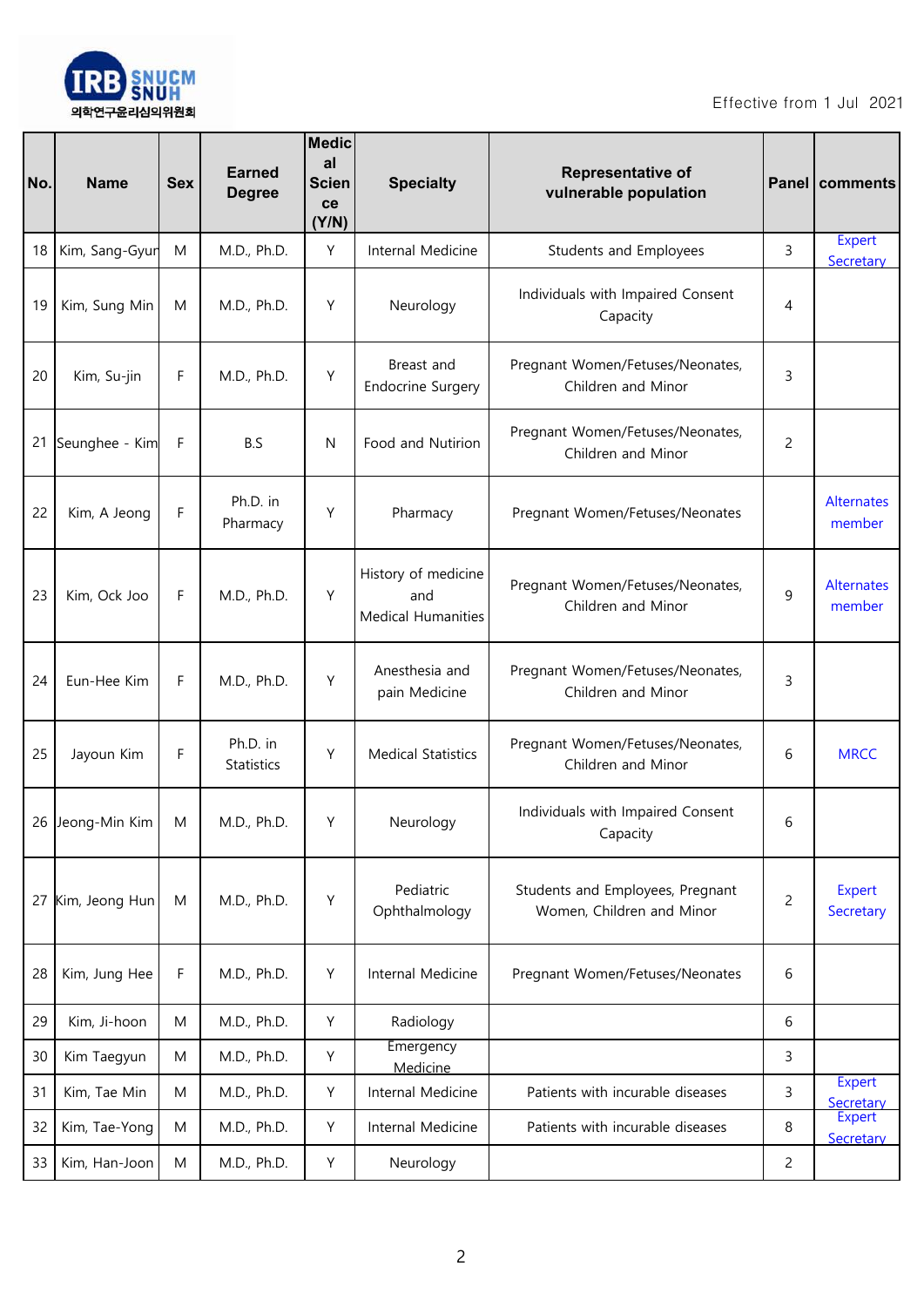

| No. | <b>Name</b>               | <b>Sex</b> | <b>Earned</b><br><b>Degree</b> | <b>Medic</b><br>al<br><b>Scien</b><br>ce<br>(Y/N) | <b>Specialty</b>                           | <b>Representative of</b><br>vulnerable population                                                                                             |                | <b>Panel   comments</b>    |
|-----|---------------------------|------------|--------------------------------|---------------------------------------------------|--------------------------------------------|-----------------------------------------------------------------------------------------------------------------------------------------------|----------------|----------------------------|
| 34  | Kim, Hyun Kyunc           | F          | M.D., Ph.D.                    | Y                                                 | Laboratory<br>Medicine                     | Patients with incurable diseases                                                                                                              | 6,9            | <b>Expert</b><br>Secretary |
| 35  | Kim, Hyun Kyung           | F          | J.D                            | N                                                 | Science of Law                             |                                                                                                                                               | $\overline{7}$ |                            |
| 36  | Kim, Hyung-<br>Kwan       | M          | M.D., Ph.D.                    | Y                                                 | Internal Medicine                          | Pregnant Women/Fetuses/Neonates,<br>Children and Minor, Students and<br>Employees, Soldiers                                                   | 4              |                            |
| 37  | Kim, Hye Young            | F          | Ph.D.                          | Y                                                 | <b>Basic Medicine</b><br>(asthma, allergy) | Students and Employees, Pregnant<br>Women, Children and Minor                                                                                 | 8              |                            |
| 38  | Kim, Hee-Soo              | F          | M.D., Ph.D.                    | Y                                                 | Anesthesia and<br>pain Medicine            | Children and Minor                                                                                                                            | 1              |                            |
| 39  | Hee-Jin Kim               | F          | R.N., Ph.D.                    | Y                                                 | Science of Nursing                         |                                                                                                                                               | 3              |                            |
| 40  | Jung Hyun Roh             | M          | D.Min                          | N                                                 | Theology,<br>psychology                    | Patients with incurable diseases,<br>Children and Minor<br>Students and Employees, Soldiers,<br>Individuals with Impaired Consent<br>Capacity | 3              |                            |
| 41  | Ryu, Ho-Geol              | M          | M.D., Ph.D.                    | Y                                                 | Anesthesia and<br>pain Medicine            | Individuals with Impaired Consent<br>Capacity                                                                                                 | 4              | Expert<br>Secretary        |
| 42  | Myung, Sun<br>Jung        | F          | M.D., Ph.D.                    | Y                                                 | Internal Medicine                          | Pregnant Women/Fetuses/Neonates,<br>Children and Minor<br>Patients with incurable diseases, Students<br>and Employees                         | 1              | Expert<br>Secretary        |
|     | 43 Moon, Jee Youn         | F          | M.D., Ph.D.                    | Υ                                                 | Anesthesia and<br>pain Medicine            |                                                                                                                                               | 8              |                            |
| 44  | Park, Moo Kyun            | M          | M.D., Ph.D.                    | Υ                                                 | Otorhinolaryngology                        | Patients with incurable diseases                                                                                                              | 1              |                            |
| 45  | SAMINA PARK               | F          | M.D., Ph.D.                    | Υ                                                 | Thoracic and<br>Cardiovascular<br>Surgery  | Pregnant Women/Fetuses/Neonates,<br>Children and Minor                                                                                        | 7              |                            |
| 46  | Park, Sun-Kyung           | F          | M.D.                           | Υ                                                 | Anesthesia and<br>pain Medicine            | Pregnant Women/Fetuses/Neonates,<br>Children and Minor                                                                                        | 5              |                            |
| 47  | Park, Sung-Hye            | F          | M.D., Ph.D.                    | Υ                                                 | Pathology                                  |                                                                                                                                               | $\overline{7}$ | <b>Expert</b><br>Secretary |
| 48  | Park, In Kyu              | M          | M.D., Ph.D.                    | Υ                                                 | Thoracic and<br>Cardiovascular<br>Surgery  | Students and Employees, Soldiers                                                                                                              | 6              |                            |
| 49  | Park, JH                  | M          | M.D., Ph.D.                    | Υ                                                 | Emergency<br>Medicine                      |                                                                                                                                               | 8              |                            |
| 50  | Park, Joong<br><b>Wan</b> | M          | M.D., Ph.D.                    | Υ                                                 | Emergency<br>Medicine                      |                                                                                                                                               | 5              |                            |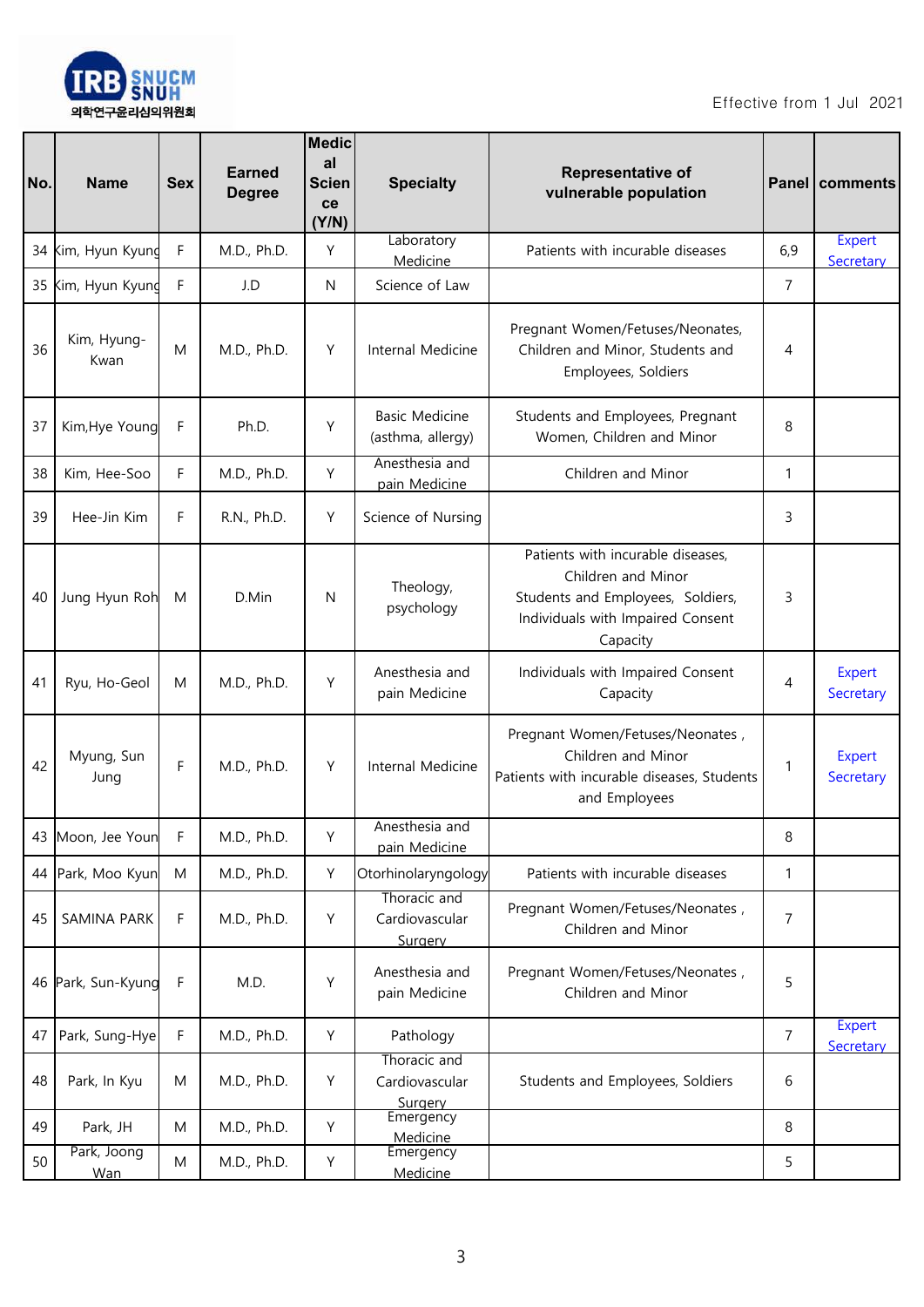

| No. | <b>Name</b>         | <b>Sex</b> | <b>Earned</b><br><b>Degree</b> | <b>Medic</b><br>al<br><b>Scien</b><br>ce<br>(Y/N) | <b>Specialty</b>                | Representative of<br>vulnerable population                                                                 |                | Panel   comments            |
|-----|---------------------|------------|--------------------------------|---------------------------------------------------|---------------------------------|------------------------------------------------------------------------------------------------------------|----------------|-----------------------------|
| 51  | Park, Jee Eun       | F          | M.D., Ph.D.                    | Y                                                 | Neuropsychiatry                 | Individuals with Impaired Consent<br>Capacity                                                              | 5              |                             |
| 52  | Park, Heung-<br>Woo | M          | M.D., Ph.D.                    | Y                                                 | Internal Medicine               |                                                                                                            | $\overline{7}$ | Expert<br>Secretary         |
| 53  | Bae Hye Jung        | F          | Ph.D. in<br>Pharmacy           | Y                                                 | Pharmacy                        |                                                                                                            |                | <b>Alternates</b><br>member |
| 54  | Dong In Suh         | M          | M.D., Ph.D.                    | Y                                                 | Pediatrics                      | Children and Minor,<br>Students and Employees                                                              | 3              | Expert<br>Secretary         |
| 55  | Suh Sung Yun        | F          | Ph.D. Cand in<br>Pharmacy      | Y                                                 | Pharmacy                        |                                                                                                            |                | <b>Alternates</b><br>member |
|     | 56 Seo, Jeong-Hwa   | M          | M.D., Ph.D.                    | Y                                                 | Anesthesia and<br>pain Medicine | Children and Minor                                                                                         | 3              |                             |
|     | 57 Shin Dong-Yeop   | M          | M.D., Ph.D.                    | Y                                                 | Internal Medicine               | Patients with incurable diseases                                                                           | 8              |                             |
| 58  | Soohyun Shim        | F          | J.D                            | N                                                 | Science of Law                  | Students and Employees, Individuals with<br>Impaired Consent Capacity                                      | 6              |                             |
| 59  | Yang, Han-Mo        | M          | M.D., Ph.D.                    | Y                                                 | Internal Medicine               |                                                                                                            | 1              |                             |
| 60  | Oh, Do-Youn         | F          | M.D., Ph.D.                    | Y                                                 | Internal Medicine               | Patients with incurable diseases, Pregnant<br>Women/Fetuses/Neonates                                       | 6              | <b>Expert</b><br>Secretary  |
| 61  | Oh, Myoung-<br>Don  | M          | M.D., Ph.D.                    | Y                                                 | Internal Medicine               | Patients with incurable diseases, Soldiers                                                                 | 8              | Expert<br>Secretary         |
| 62  | Oh, Byung-Mo        | M          | M.D., Ph.D.                    | Υ                                                 | Rehabilitation<br>Medicine      | Patients with incurable diseases,<br>Individuals with Impaired Consent<br>Capacity                         | 1              |                             |
| 63  | Wu, Hong-Gyun       | ${\sf M}$  | M.D., Ph.D.                    | Y                                                 | Radiation Oncology              |                                                                                                            | 3              |                             |
| 64  | Yoo, Seokha         | M          | M.D., Ph.D.                    | Y                                                 | Anesthesia and<br>pain Medicine |                                                                                                            | 2              |                             |
| 65  | Ryoo, Seung-<br>Bum | M          | M.D., Ph.D.                    | Y                                                 | General Surgery                 | Patients with incurable diseases,<br>Students and Employees, Individuals with<br>Impaired Consent Capacity | 6              |                             |
| 66  | Yongjae Yoo         | M          | M.D., Ph.D.                    | Υ                                                 | Anesthesia and<br>pain Medicine | Patients with incurable diseases, Soldiers                                                                 | 7              |                             |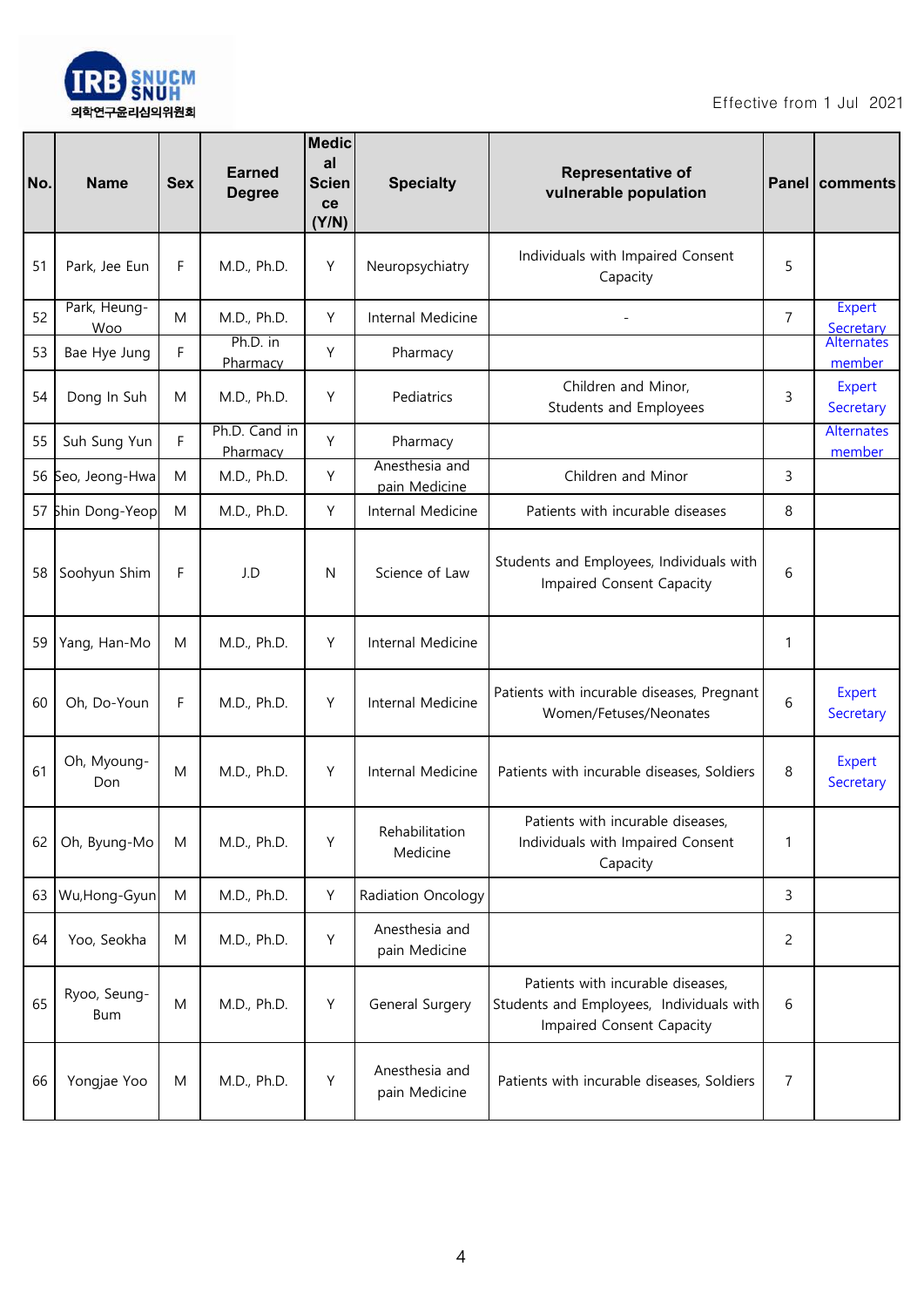

| No. | <b>Name</b>    | <b>Sex</b> | <b>Earned</b><br><b>Degree</b> | <b>Medic</b><br>al<br><b>Scien</b><br>ce<br>(Y/N) | <b>Specialty</b>                             | Representative of<br>vulnerable population                                                                           |                | Panel   comments           |
|-----|----------------|------------|--------------------------------|---------------------------------------------------|----------------------------------------------|----------------------------------------------------------------------------------------------------------------------|----------------|----------------------------|
| 67  | Je-Yeon Yun    | F          | M.D., Ph.D.                    | Y                                                 | Neuropsychiatry                              | Pregnant Women/Fetuses/Neonates,<br>Children and Minor,<br>Individuals with Impaired Consent<br>Capacity             | 2              |                            |
| 68  | Lee, Kyung-Hun | M          | M.D., Ph.D.                    | Y                                                 | Internal Medicine                            | Patients with incurable diseases                                                                                     | $\overline{7}$ |                            |
| 69  | Daikeon Lee    | M          | M.Div                          | N                                                 | Theology, Education                          | Students and Employees, Individuals with<br>Impaired Consent Capacity                                                | 4              |                            |
| 70  | Lee, Dong Hun  | M          | M.D., Ph.D.                    | Y                                                 | Dermatology                                  | Children and Minor,<br>Students and Employees                                                                        | 2              | <b>Expert</b><br>Secretary |
| 71  | Lee, Maria     | F          | M.D., Ph.D.                    | Y                                                 | Obstetrics &<br>Gynecology                   | Pregnant Women/Fetuses/Neonates,<br>Children and Minor                                                               | 7              |                            |
| 72  | Lee, Sang Hyub | M          | M.D., Ph.D.                    | Y                                                 | Internal Medicine                            |                                                                                                                      | 2              |                            |
| 73  | Lee Sung Ho    | M          | M.D., Ph.D.                    | Y                                                 | Neurosurgery                                 | Patients with incurable diseases,<br>Individuals with Impaired Consent<br>Capacity, Patients with incurable diseases |                |                            |
| 74  | Lee, Su Hyun   | F          | M.D., Ph.D.                    | Y                                                 | Radiology                                    |                                                                                                                      | 2              |                            |
| 75  | Lee, Seung-Pyo | M          | M.D., Ph.D.                    | Y                                                 | Internal Medicine                            |                                                                                                                      | 6              |                            |
| 76  | Lee, Young Ah  | F          | M.D., Ph.D.                    | Y                                                 | Pediatric<br>Endocrinology and<br>Metabolism | Children and Minor                                                                                                   | 7              |                            |
| 77  | Lee, Yu Jin    | F          | M.D., Ph.D.                    | Y                                                 | Neuropsychiatry                              | Patients with incurable diseases,<br>Individuals with Impaired Consent<br>Capacity                                   | 4              |                            |
| 78  | Joo Ho Lee     | M          | M.D., Ph.D.                    | Y                                                 | Radiation Oncology                           |                                                                                                                      | 5              |                            |
| 79  | Ji-Hyun Lee    | F          | M.D., Ph.D.                    | Y                                                 | Anesthesia and<br>pain Medicine              |                                                                                                                      | 8              |                            |
| 80  | Lee, Hajeong   | F          | M.D., Ph.D.                    | Y                                                 | Internal Medicine                            | Patients with incurable diseases<br>Pregnant Women, Children and Minor,<br>Students and Employees                    | 6              |                            |
| 81  | Lee, Hannah    | F          | M.D., Ph.D.                    | Y                                                 | Anesthesia and<br>pain Medicine              | Pregnant Women/Fetuses/Neonates                                                                                      | 6              |                            |
| 82  | Lee Hyun Jung  | F          | M.D., Ph.D.                    | Y                                                 | Internal Medicine                            | Students and Employees                                                                                               | 4              |                            |
| 83  | Lee, Howard    | M          | M.D., Ph.D.                    | Υ                                                 | Clinical<br>Pharmacology and<br>Therapeutics | Students and Employees,<br>Soldiers                                                                                  | 5              |                            |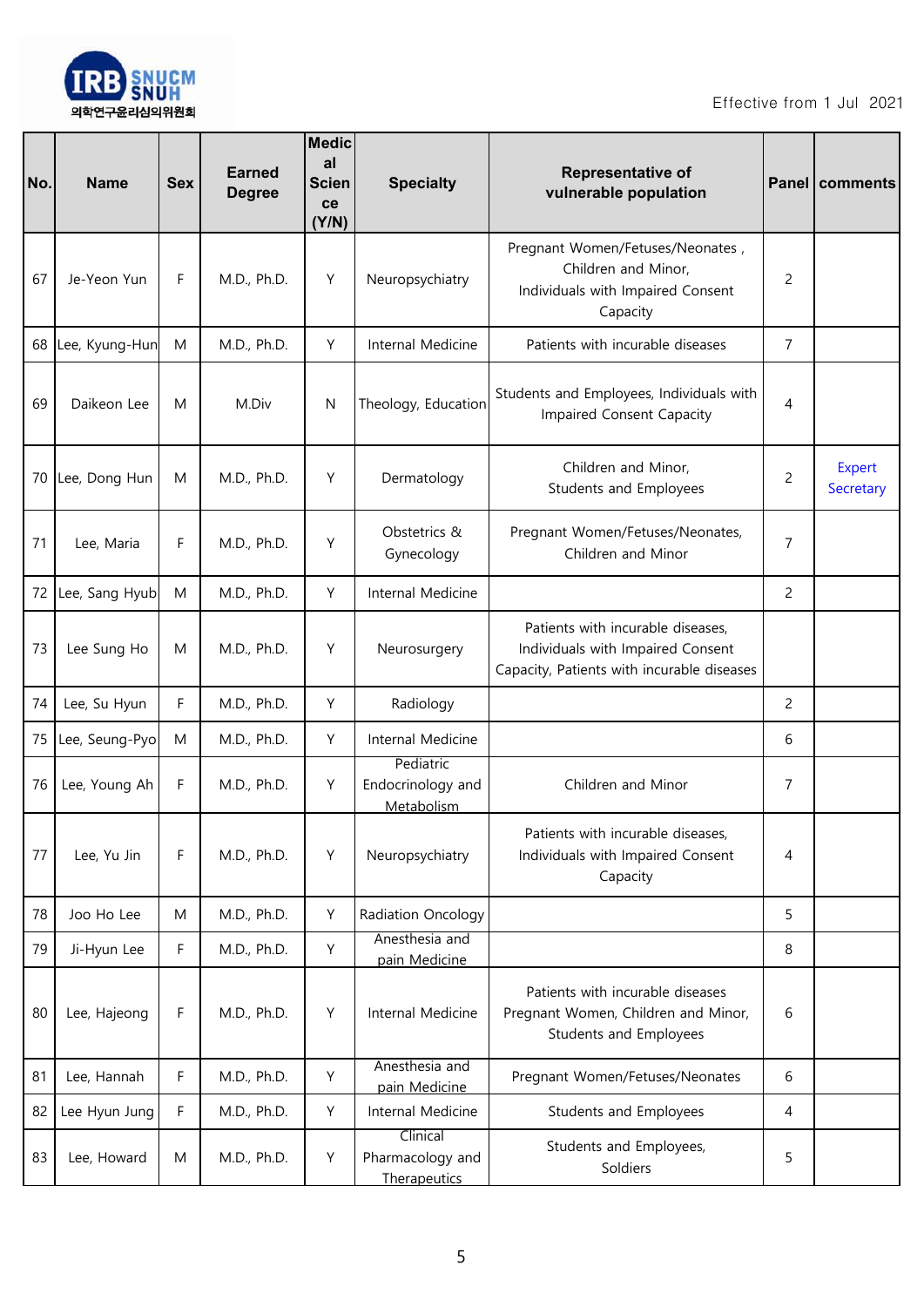

| No. | <b>Name</b>         | <b>Sex</b> | <b>Earned</b><br><b>Degree</b> | <b>Medic</b><br>al<br><b>Scien</b><br>ce<br>(Y/N) | <b>Specialty</b>                               | <b>Representative of</b><br>vulnerable population                                                                                                                        |                | Panel   comments     |
|-----|---------------------|------------|--------------------------------|---------------------------------------------------|------------------------------------------------|--------------------------------------------------------------------------------------------------------------------------------------------------------------------------|----------------|----------------------|
| 84  | Lee HeaJin          | F          | M.A.                           | N                                                 | <b>Bioethics</b>                               | Patients with incurable diseases,<br>Pregnant Women/Fetuses/Neonates,<br>Children and Minor,<br>Students and Employees,<br>Individuals with Impaired Consent<br>Capacity | 5              |                      |
| 85  | Lee, Whal           | M          | M.D., Ph.D.                    | Y                                                 | Radiology                                      |                                                                                                                                                                          | 5              | Expert<br>Secretary  |
| 86  | Seon Hee Lim        | F          | M.D., Ph.D.                    | Υ                                                 | Internal Medicine                              | Pregnant Women/Fetuses/Neonates,<br>Children and Minor                                                                                                                   | $\overline{c}$ |                      |
| 87  | Joo Hyun Lim        | F          | M.D., Ph.D.                    | Y                                                 | Internal Medicine                              |                                                                                                                                                                          | 7              |                      |
| 88  | Myoung-jin<br>Jang  | F          | Ph.D. in<br>Statistics         | Υ                                                 | <b>Medical Statistics</b>                      | Pregnant Women/Fetuses/Neonates,<br>Children and Minor                                                                                                                   | $\overline{c}$ | <b>MRCC</b>          |
| 89  | Jung Jae Yun        | M          | M.D., Ph.D.                    | Y                                                 | Pediatric Emergency<br>Medicine                | Children and Minor                                                                                                                                                       | 1              |                      |
| 90  | Chung<br>Hyunsoo    | M          | M.D., Ph.D.                    | Y                                                 | Internal Medicine                              | Students and Employees,<br>Soldiers                                                                                                                                      | 7              |                      |
| 91  | Chung, Hyun<br>Hoon | ${\sf M}$  | M.D., Ph.D.                    | Y                                                 | Obstetrics &<br>Gynecology                     | Pregnant Women/Fetuses/Neonates<br>Soldiers                                                                                                                              | 1              | Expert<br>Secretary  |
| 92  | DONG HYUN<br>JO     | M          | M.D., Ph.D.                    | Υ                                                 | Pediatric<br>Ophthalmology                     | Children and Minor<br>Students and Employees                                                                                                                             | 5              |                      |
| 93  | Cho, Belong         | M          | M.D., Ph.D.                    | Y                                                 | Family Medicine                                | Students and Employees                                                                                                                                                   | 4              | Expert<br>Secretary  |
| 94  | Cho, Sungkyu        | M          | M.D., Ph.D.<br>Cand            | Y                                                 | Thoracic and<br>Cardiovascular                 |                                                                                                                                                                          | 3              |                      |
| 95  | Sung Yong<br>CHO    | ${\sf M}$  | M.D., Ph.D.                    | Y                                                 | Urology                                        | Students and Employees, Individuals with<br>Impaired Consent Capacity                                                                                                    | $\overline{c}$ |                      |
| 96  | Cho Soo-Jeong       | F          | M.D., Ph.D.                    | Y                                                 | Internal Medicine                              | Patients with incurable diseases, Children<br>and Minor,<br>Students and Employees                                                                                       | 8              |                      |
| 97  | Cho Su Jin          | F          | M.A.                           | ${\sf N}$                                         | Healthcare<br>Management /<br><b>Bioethics</b> | Students and Employees                                                                                                                                                   |                | Alternates<br>member |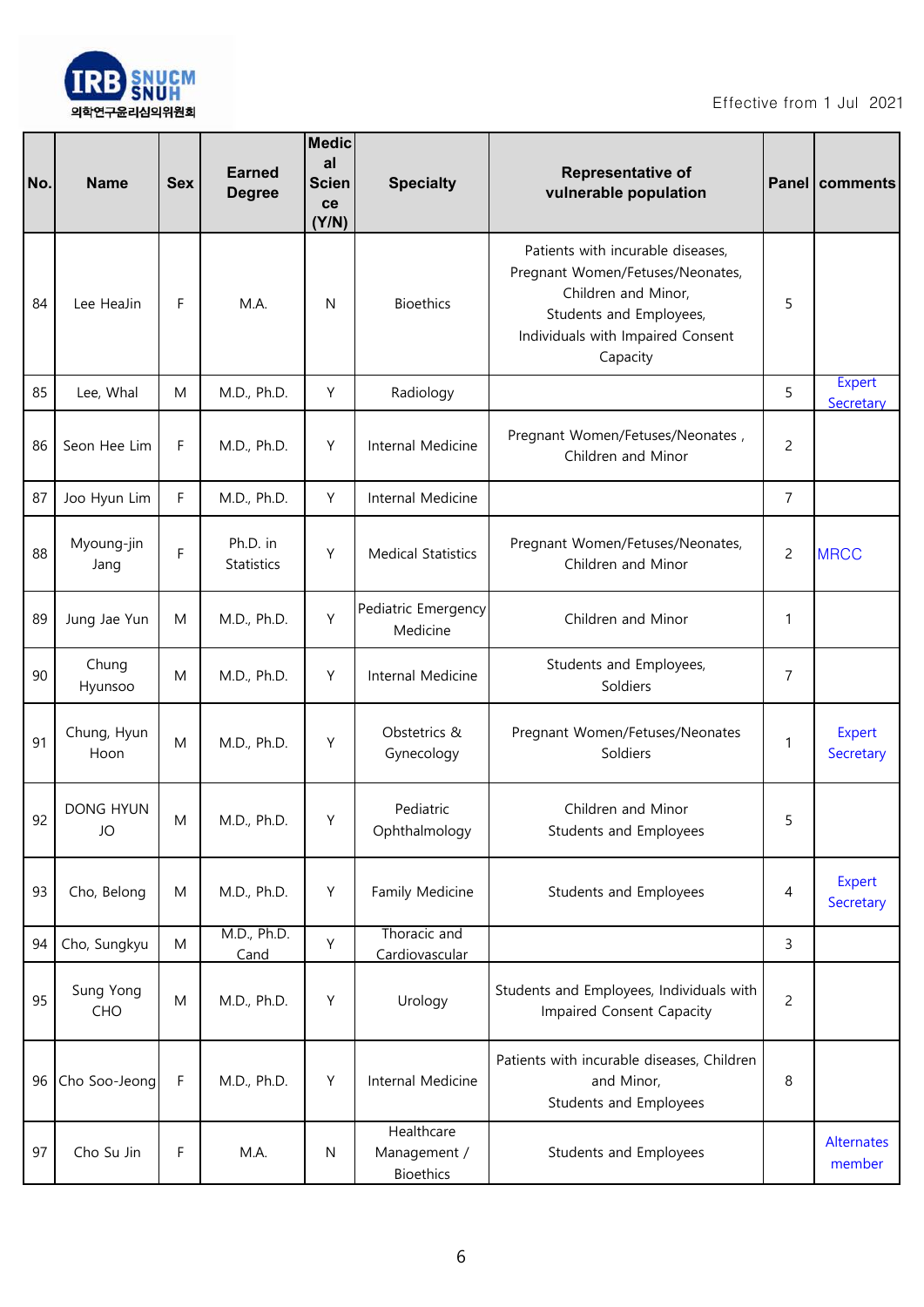

| No. | <b>Name</b>               | <b>Sex</b> | <b>Earned</b><br><b>Degree</b> | <b>Medic</b><br>al<br><b>Scien</b><br>ce<br>(Y/N) | <b>Specialty</b>                          | Representative of<br>vulnerable population                                                                                |                | Panel   comments            |
|-----|---------------------------|------------|--------------------------------|---------------------------------------------------|-------------------------------------------|---------------------------------------------------------------------------------------------------------------------------|----------------|-----------------------------|
| 98  | Cho, Young<br>Dae         | M          | M.D., Ph.D.                    | Υ                                                 | Neurosurgery                              | Individuals with Impaired Consent<br>Capacity                                                                             | 4              |                             |
| 99  | Cho eun jung              | F          | M.S                            | Υ                                                 | Pharmacy                                  |                                                                                                                           |                | Alternates<br>member        |
| 100 | Cho, Hyun-Jai             | M          | M.D., Ph.D.                    | Y                                                 | Internal Medicine                         | Patients with incurable diseases<br>Students and Employees, Individuals with<br>Impaired Consent Capacity                 | 8              | Expert<br>Secretary         |
| 101 | Chie, Eui Kyu             | M          | M.D., Ph.D.                    | Υ                                                 | Radiation Oncology                        |                                                                                                                           | 5              | <b>Expert</b><br>Secretary  |
| 102 | Jin, Ung Sik              | M          | M.D., Ph.D.                    | Y                                                 | lastic &<br>Reconstructive<br>Surgery     | Patients with incurable diseases, Students<br>and Employees                                                               | 1              |                             |
|     | 103 Cha, Jeong Hee        | F          | B.A                            | Υ                                                 | Pathology                                 | Pregnant Women/Fetuses/Neonates<br>Students and Employees                                                                 | 9              | <b>Alternates</b><br>member |
| 104 | Choy, Young<br><b>Bin</b> | ${\sf M}$  | Ph.D. in<br>Engineering        | Υ                                                 | Biomedical<br>Engineering                 | Students and Employees                                                                                                    | 5              |                             |
| 105 | Yunhee Choi               | F          | Ph.D. in<br>Statistics         | Υ                                                 | <b>Medical Statistics</b>                 | Pregnant Women/Fetuses/Neonates,<br>Children and Minor,<br>Students and Employees                                         | 7              | <b>MRCC</b>                 |
| 106 | Jae-Woong<br>Choi         | ${\sf M}$  | M.D., Ph.D.                    | Υ                                                 | Thoracic and<br>Cardiovascular<br>Surgery |                                                                                                                           | 4              |                             |
| 107 | Choi, Jung<br>Yoon        | F          | M.D.                           | Υ                                                 | Pediatric<br>Hematology-<br>Oncology      | Patients with incurable diseases<br>Pregnant Women/Fetuses/Neonates,<br>Children and Minor                                | $\overline{c}$ |                             |
| 108 | Jeong Yun<br>Choi         | F          | M.S                            | Υ                                                 | Pharmacy                                  |                                                                                                                           |                | <b>Alternates</b><br>member |
| 109 | Choe, Pyoeng<br>Gyun      | ${\sf M}$  | M.D., Ph.D.                    | Y                                                 | Internal Medicine                         | Soldiers                                                                                                                  | 7,9            |                             |
|     | 110 Paeng, Jin Chul       | M          | M.D., Ph.D.                    | Y                                                 | Nuclear Medicine                          | Patients with incurable diseases,<br>Students and Employees,<br>Soldiers<br>Individuals with Impaired Consent<br>Capacity | 6              | Expert<br>Secretary         |
| 111 | Seo Kyung<br>Hahn         | F          | Ph.D. in<br>Statistics         | Υ                                                 | <b>Medical Statistics</b>                 |                                                                                                                           | 4              | <b>MRCC</b>                 |
| 112 | Seung Seok<br>Han         | M          | M.D., Ph.D.                    | Υ                                                 | Internal Medicine                         |                                                                                                                           | 1              |                             |
|     | 113 Han, Jung-Kyu         | ${\sf M}$  | M.D., Ph.D.                    | Υ                                                 | Internal Medicine                         |                                                                                                                           | $\overline{c}$ |                             |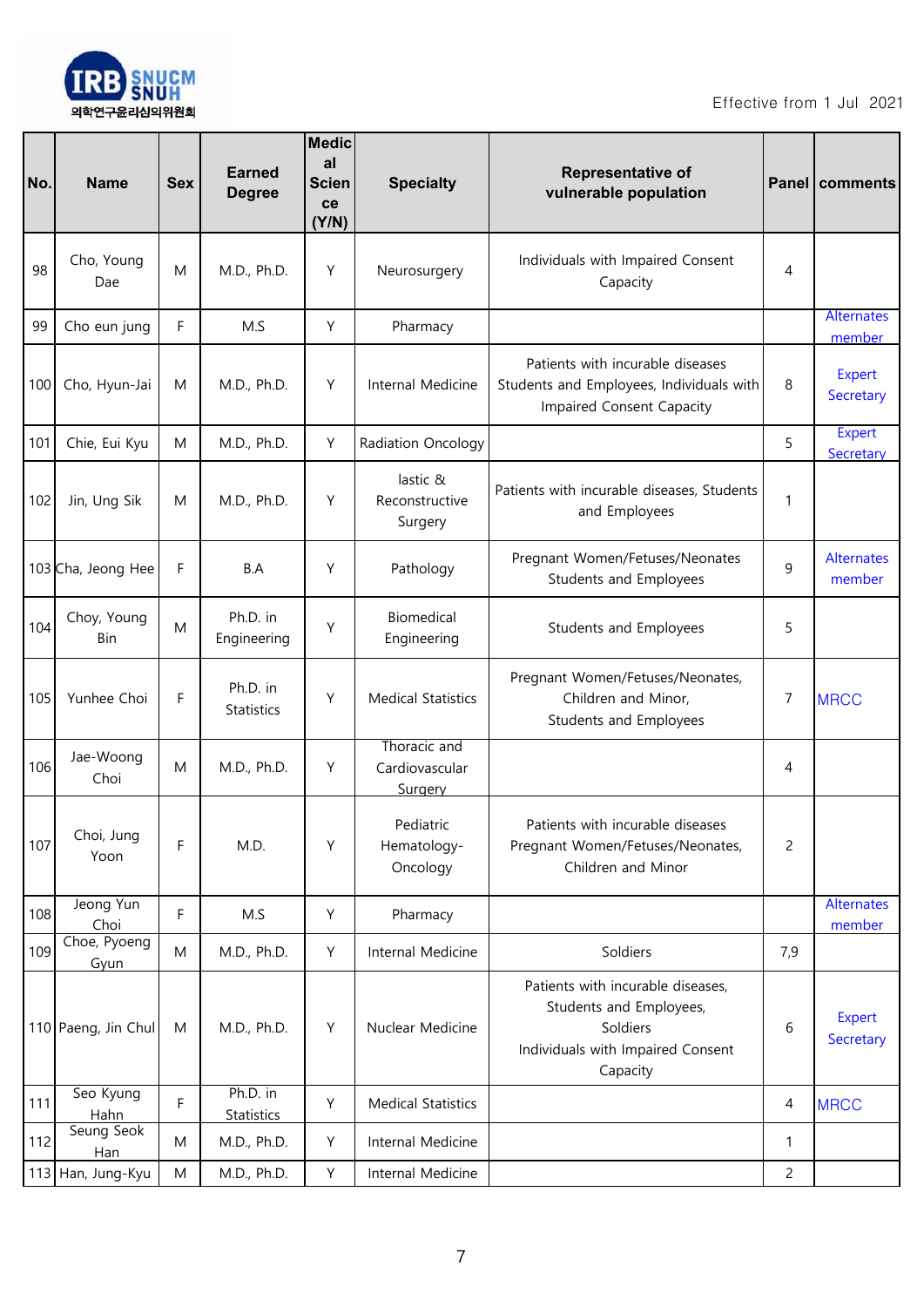

| No.  | <b>Name</b>         | <b>Sex</b> | <b>Earned</b><br><b>Degree</b> | Medic<br>al<br><b>Scien</b><br><b>ce</b><br>(Y/N) | <b>Specialty</b>                     | <b>Representative of</b><br>vulnerable population |     | <b>Panel comments</b> |
|------|---------------------|------------|--------------------------------|---------------------------------------------------|--------------------------------------|---------------------------------------------------|-----|-----------------------|
|      | 114 Han, Hyuk-Soo   | M          | M.D., Ph.D.                    | Υ                                                 | Orthopedic Surgery                   |                                                   | 5   | Expert<br>Secretary   |
| 115  | Hong, Kyung<br>Taek | M          | M.D.                           | Υ                                                 | Pediatric<br>Hematology-<br>Oncology | Children and Minor                                |     |                       |
| 1161 | Eung Soo<br>Hwang   | M          | M.D., Ph.D.                    | Υ                                                 | Microbiology                         |                                                   | 4,9 |                       |

## **Ⅱ.Non-Affiliated**

| No.            | <b>Name</b>          | <b>Sex</b> | <b>Earned</b><br><b>Degree</b> | <b>Medic</b><br>al<br><b>Scien</b> | <b>Specialty</b>                        | Representative of<br>vulnerable population                                                                                |                | Panel   comments |
|----------------|----------------------|------------|--------------------------------|------------------------------------|-----------------------------------------|---------------------------------------------------------------------------------------------------------------------------|----------------|------------------|
| 1              | <b>KIM, YONG KIL</b> | M          | Ph.D.                          | $\mathsf{N}$                       | Science of Law                          |                                                                                                                           | $\overline{c}$ |                  |
| 2              | Hyun Howi Kim        | F          | B.A                            | N                                  | Mediation,<br>Meditation,<br>Counseling | Patients with incurable diseases,<br>Pregnant Women, Children and Minor,<br>Individuals with Impaired Consent<br>Capacity | 6              |                  |
| 3              | Hye-Yeon-Kim         | F          | B.A                            | N                                  | Science of Law                          | Students and Employees<br>Individuals with Impaired Consent<br>Capacity                                                   | 7              |                  |
| 4              | Hosoo Ryu            | F          | <b>LLB</b>                     | $\mathsf{N}$                       | Law, English                            | Patients with incurable diseases,<br>Pregnant Women, Children and Minor,<br>Students and Employees                        | 5              |                  |
| 5              | Hye Young<br>Park    | F          | M.A.                           | N                                  | Social Welfare                          | Patients with incurable diseases,<br>Pregnant Women/Fetuses/Neonates,<br>Children and Minor                               | 2.4,9          |                  |
| 6              | Eun Ha Song          | F          | <b>MSW</b>                     | N                                  | Social Welfare                          | Patients with incurable diseases, Pregnant<br>Women/Fetuses/Neonates, Children and<br>Minor                               | 3              |                  |
| $\overline{7}$ | Jin Young Ahn        | M          | M.E                            | $\mathsf{N}$                       | Engineering, Law                        |                                                                                                                           | 8              |                  |
| 8              | YEONG CHAN<br>LIM    | M          | <b>MBA</b>                     | $\mathsf{N}$                       | <b>Business</b><br>Management           | Students and Employees,<br>Soldiers, Individuals with Impaired<br>Consent Capacity                                        | 1              |                  |
| 9              | AE RI JUNG           | F          | MA                             | N                                  | Korean literature                       | Pregnant Women/Fetuses/Neonates,<br><b>Children and Minor</b>                                                             | 1              |                  |